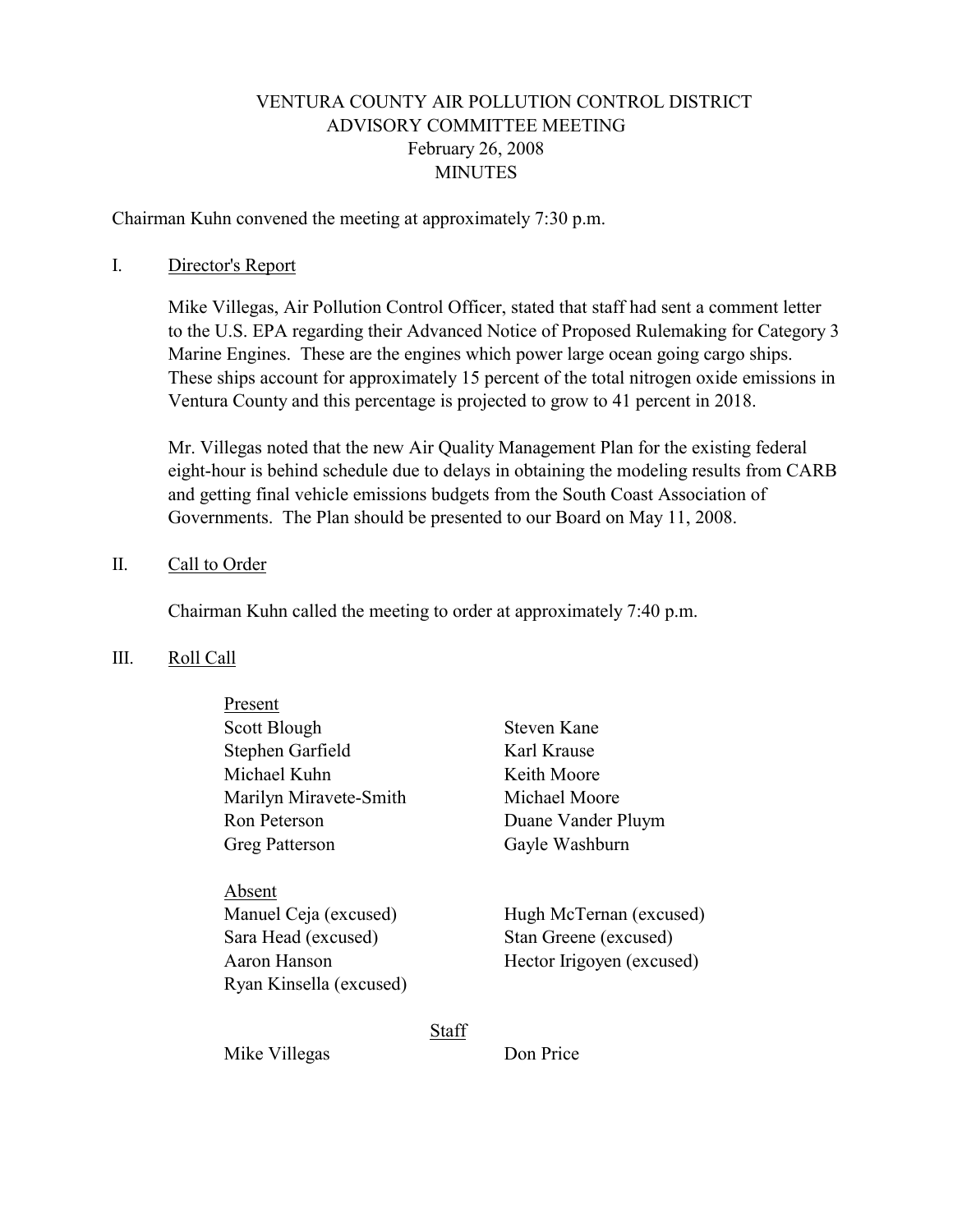## **Public**

## No Public Attendees

## IV. Minutes

The minutes of the January 29, 2008, meeting were approved as drafted.

## V. Committee Comment

Committee member Miravete-Smith asked about emissions from ocean-going vessels at the Port of Hueneme. Mike Villegas, APCO, responded that the majority of emission from ocean-going vessels comes from vessels in the offshore shipping lanes headed to and from the Ports of Los Angeles and Long Beach. CARB will be proposing regulations that would require shorepower for marine vessels transporting bananas while docked at the Port of Hueneme.

## VI. Public Comment

There was no public comment.

## VII. Old Business

There was no old business

#### VIII. New Business

A. Proposed Amendments to Rule 42, Permit Fees

Don Price, of District staff, gave an overview of proposed changes to Rule 42. The changes are as follows:

• Increase renewal fees 8.0 percent effective July 1, 2008. For sources paying the minimum fee, this is an annual increase of \$38.00.

Mr. Price discussed the District's authority to adopt permit fees and unfunded mandates. Revenue, expenditures, staffing, and current fund balance projections were also discussed.

Committee member Keith Moore stated that he felt that staff should first prepare a study to make sure all applicable sources were permitted prior to increasing fees. Mr. Villegas stated that this was effort is done pursuant the District's Air Quality Management Plan.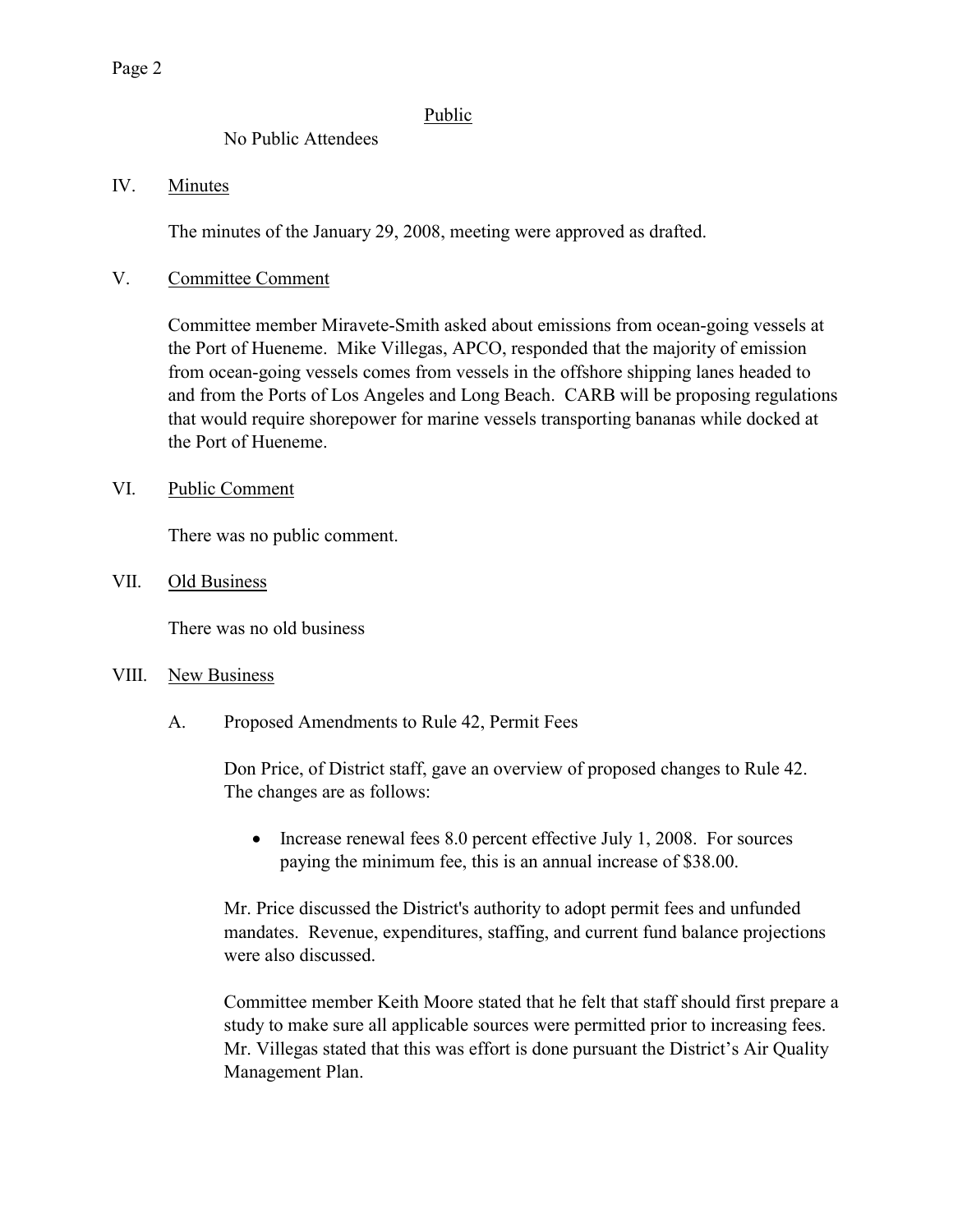It was moved (Keith Moore), and seconded (Miravete-Smith), to request staff to review sources not regulated by the District to determine if they can be regulated and generate revenue. The motion failed with a vote of two yes, ten no.

Committee member Keith Moore stated he was concerned that as emissions where further reduced the District's revenue would be reduced. Committee member Michael Moore suggested the District consider equipment bases fees, fees based on actual District costs, or a hybrid approach. Committee member Krause stated that a fee based on actual cost would place a hardship on many small businesses. Mike Villegas stated that state legislation prohibits a fee increase of more than 15 percent on any permit holder during any one year. This would make a switch to an equipment based fee system quite difficult. Mike Villegas added that over the past several years permitted emissions had been stable and they were not expected to decrease significantly in the future.

Committee member Vander Pluym asked what the fiscal effect of one of the power plants shutting down would be. Mike Villegas stated that he would need to get back to him with the dollar amount.

The Committee discussed whether or not it was appropriate for the Committee to be making a recommendation on a fee increase when they do not have oversight on the District's budget.

It was moved (Peterson), and seconded (Patterson), to recommend adoption of amended Rule 42 to the Air Pollution Control Board. The motion failed with a vote of four yes, five no, and three abstentions.

B. Proposed Amendments to Rule 74.12, Surface Coating of Metal Part and Products

Don Price, of District staff, gave an overview of proposed changes to Rule 74.12. The changes are as follows:

- Implement the use of low-emission cleanup solvents for surface preparation, spray gun cleaning and general purpose cleanup. ROC content will be limited to no more than 25 grams per liter (g/l).
- Revise the ROC limit for general air-dry one-component coatings from 2.8 pounds per gallon to 2.3 pounds per gallon. Also, create a new multicomponent coating category with an ROC limit 2.8 pounds per gallon. Specify that high-gloss category is two-component only.
- Eliminate the special category for lab furniture coatings.
- Update the capture efficiency determination in Subsection E.4 and update the definition and identification method for HVLP spray equipment.